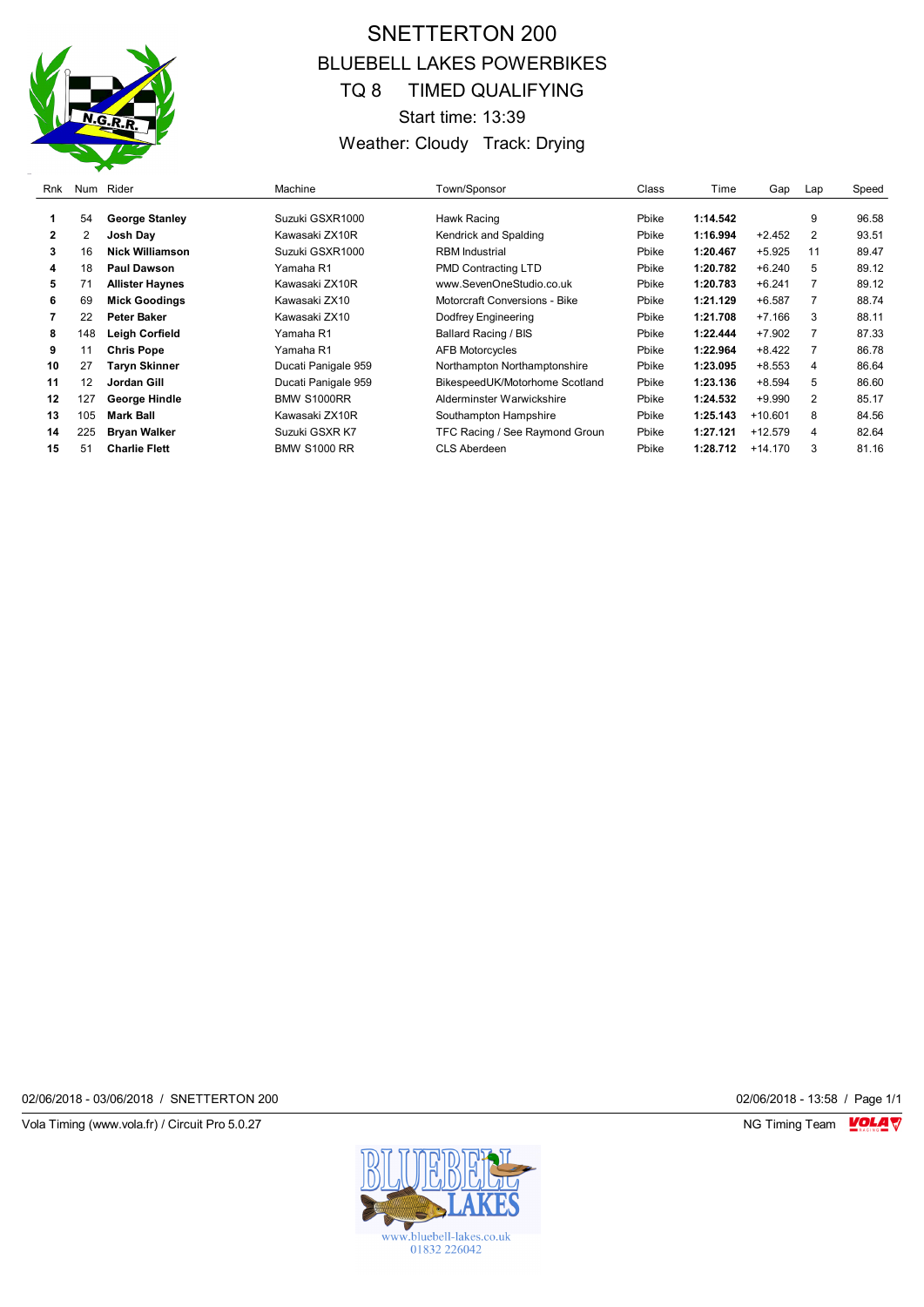

| <b>Allister Haynes</b> |              |  |  |
|------------------------|--------------|--|--|
|                        | <b>START</b> |  |  |
| 1                      |              |  |  |
| 2                      | 1:22.921     |  |  |
| 3                      | 1:21.017     |  |  |
| 4                      | 1:20.882     |  |  |
| 5                      | 5:11.031     |  |  |
| 6                      | 1:20.908     |  |  |
| 7                      | 1:20.783     |  |  |

#### Bryan Walker

|   | <b>START</b> |
|---|--------------|
|   |              |
| 2 | 1:27.560     |
| 3 | 1:27.121     |
|   | 1:28.543     |

## Charlie Flett **START**

| 1 |          |
|---|----------|
| 2 | 1:28.712 |
| 3 | 1:29.744 |

### Chris Pope

| <b>START</b> |          |  |  |  |
|--------------|----------|--|--|--|
| 1            |          |  |  |  |
| 2            | 1:26.901 |  |  |  |
| 3            | 1:25.921 |  |  |  |
| 4            | 1:26.072 |  |  |  |
| 5            | 1:23.621 |  |  |  |
| 6            | 1:23.426 |  |  |  |
| 7            | 1:22.964 |  |  |  |

| George Hindle |              |  |
|---------------|--------------|--|
|               | <b>START</b> |  |
|               |              |  |
|               | 1:24.532     |  |

### 02/06/2018 - 03/06/2018 / SNETTERTON 200 02/06/2018 - 13:56 / Page 1/2

Vola Timing (www.vola.fr) / Circuit Pro 5.0.27 NG Timing Team Monetary NG Timing Team Monetary

# SNETTERTON 200 BLUEBELL LAKES POWERBIKES TQ 8 TIMED QUALIFYING LAP TIMES

| Lap | Time           |
|-----|----------------|
|     |                |
|     | George Stanley |
|     | <b>START</b>   |
| 1   |                |
| 2   | 1:26.034       |
| 3   | 1:21.110       |
| 4   | 1:19.133       |
| 5   | 1:17.285       |
| 6   | 1:15.828       |
| 7   | 1:17.465       |
| 8   | 1:14.652       |
| 9   | 1:14.542       |

| Jordan Gill  |          |  |
|--------------|----------|--|
| <b>START</b> |          |  |
| 1            |          |  |
| 2            | 1:23.434 |  |
| 3            | 1:23.136 |  |
| 4            | 1.24.249 |  |
| 5            | 1:23.247 |  |

| Josh Day |          |  |
|----------|----------|--|
|          | START    |  |
|          |          |  |
| 2        | 1:16.994 |  |

| Leigh Corfield |              |  |  |
|----------------|--------------|--|--|
|                | <b>START</b> |  |  |
| 1              |              |  |  |
| 2              | 1:30.502     |  |  |
| 3              | 1:27.235     |  |  |
| 4              | 1:25.186     |  |  |
| 5              | 1:24.013     |  |  |
| 6              | 1:23.482     |  |  |
| 7              | 1:22.444     |  |  |
|                |              |  |  |

| Mark B <u>all</u> |              |  |
|-------------------|--------------|--|
|                   | <b>START</b> |  |
|                   |              |  |
| 2                 | 1:31.057     |  |

| Lap | Time     |
|-----|----------|
|     |          |
| 3   | 1:29.513 |
| 4   | 3:15.599 |
| 5   | 1:31.595 |
| 6   | 1:28.557 |
| 7   | 1:26.874 |
| 8   | 1:25.143 |

| <b>Mick Goodings</b> |          |  |  |  |
|----------------------|----------|--|--|--|
| <b>START</b>         |          |  |  |  |
| 1                    |          |  |  |  |
| 2                    | 1:25.494 |  |  |  |
| 3                    | 1:35.607 |  |  |  |
| 4                    | 6:38 436 |  |  |  |
| 5                    | 1:25.078 |  |  |  |
| 6                    | 1:21.129 |  |  |  |
| 7                    | 1:23.143 |  |  |  |
|                      |          |  |  |  |

| Nick Williamson |  |  |  |  |
|-----------------|--|--|--|--|
| <b>START</b>    |  |  |  |  |
|                 |  |  |  |  |
| 1:28.633        |  |  |  |  |
| 1:26.172        |  |  |  |  |
| 1:27.208        |  |  |  |  |
| 1:24.798        |  |  |  |  |
| 1:24 881        |  |  |  |  |
| 1:23.265        |  |  |  |  |
| 1:22.284        |  |  |  |  |
| 1.22 639        |  |  |  |  |
| 1:21.765        |  |  |  |  |
| 1:20.467        |  |  |  |  |
|                 |  |  |  |  |

| Paul Dawson |          |  |  |
|-------------|----------|--|--|
| START       |          |  |  |
| 1           |          |  |  |
| 2           | 3:34.325 |  |  |
| 3           | 1:21.160 |  |  |
| 4           | 1.21 445 |  |  |
| 5           | 1:20.782 |  |  |

| Peter Baker  |  |
|--------------|--|
| <b>START</b> |  |

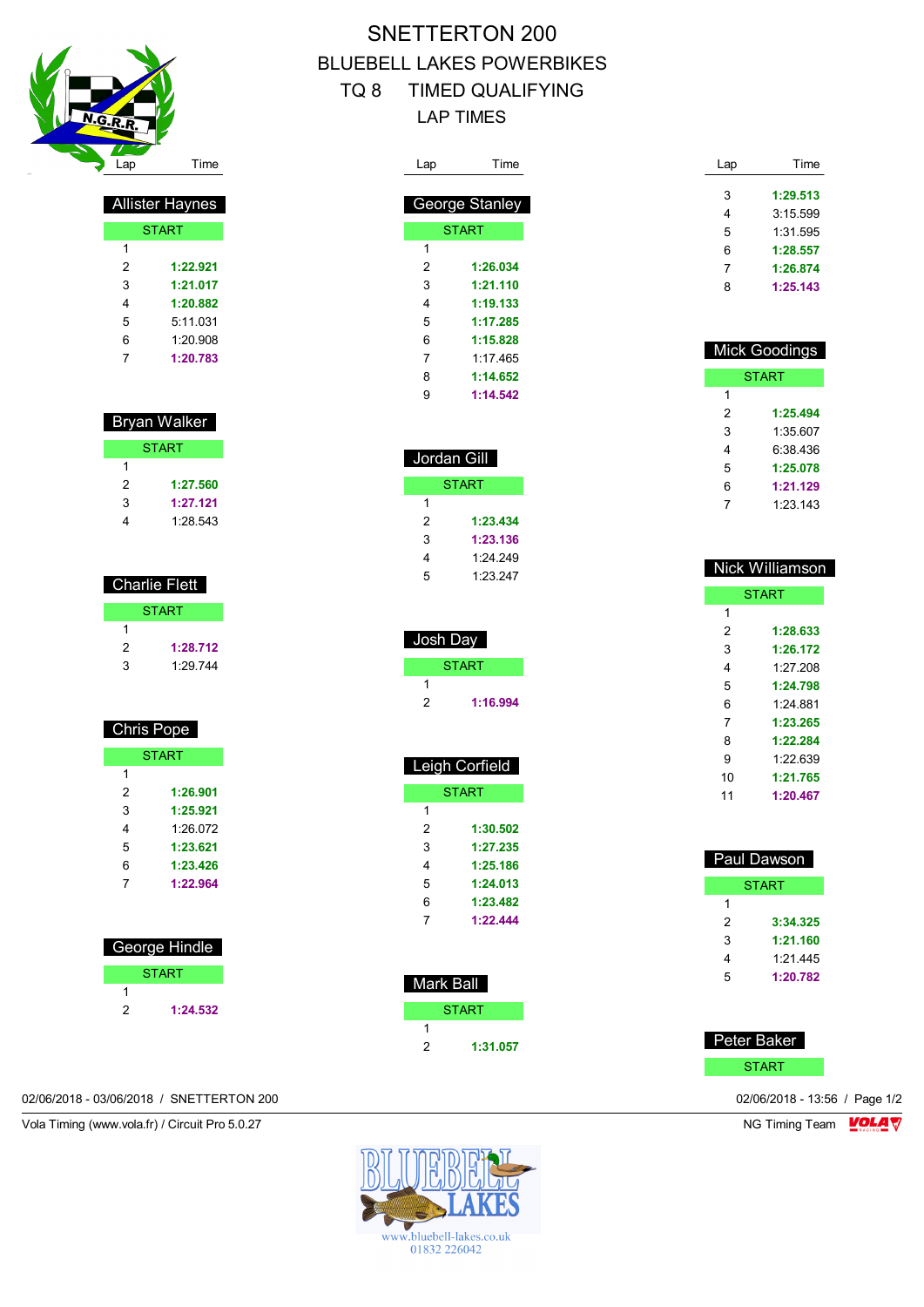SNETTERTON 200 BLUEBELL LAKES POWERBIKES TQ 8 TIMED QUALIFYING LAP TIMES

| Lap | Time     |  |  |
|-----|----------|--|--|
| 1   |          |  |  |
| 2   | 1:21.708 |  |  |
| 3   | 1:21.732 |  |  |

| Taryn Skinner |          |  |  |
|---------------|----------|--|--|
| <b>START</b>  |          |  |  |
|               |          |  |  |
| 2             | 1:24.758 |  |  |
| 3             | 1:24.561 |  |  |
|               | 1:23.095 |  |  |

02/06/2018 - 03/06/2018 / SNETTERTON 200

02/06/2018 - 13:56 / Page 2/2<br>NG Timing Team  $\sqrt{\frac{1}{2}}$